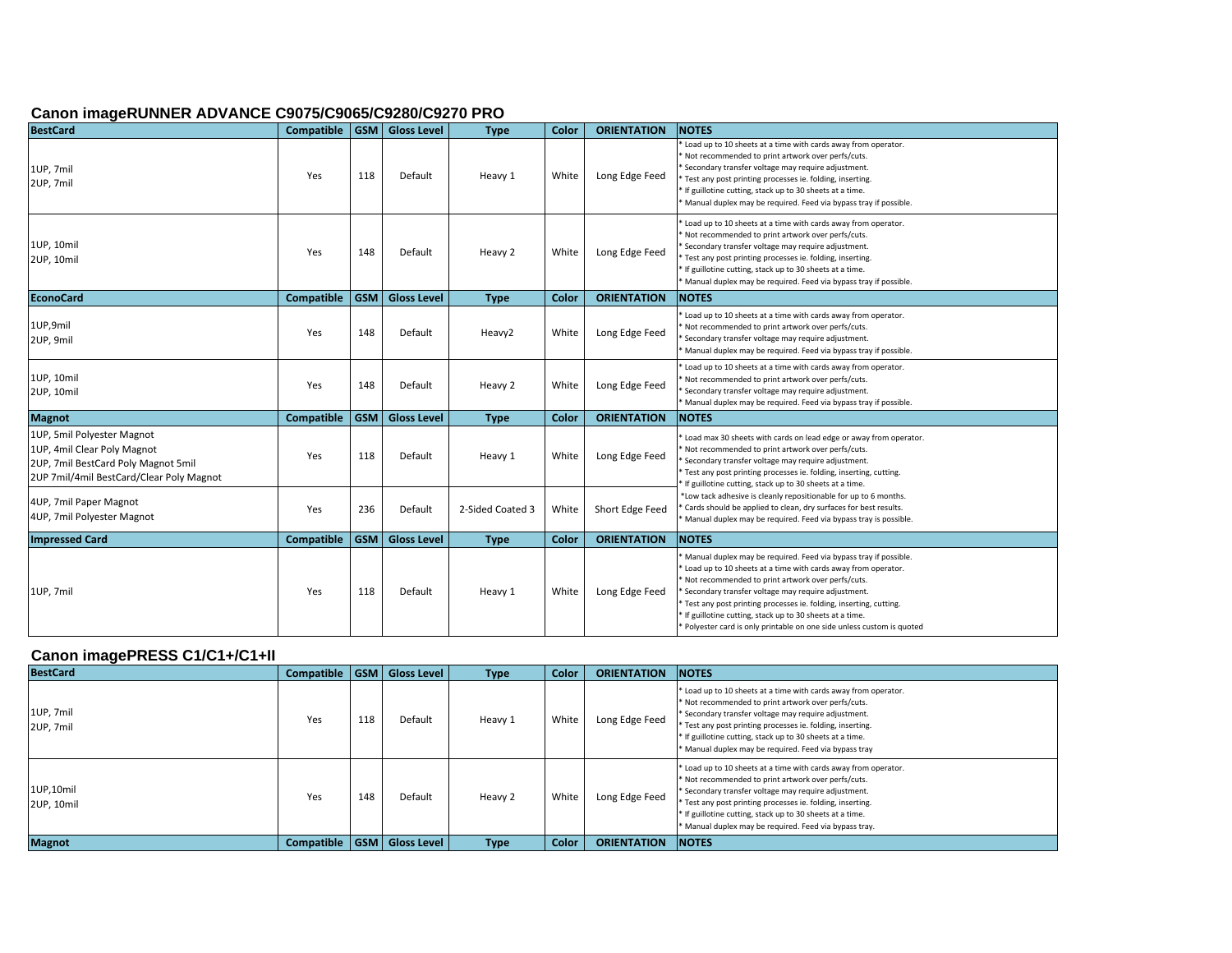| 1UP, 5mil Polyester Magnot<br>1UP, 4mil Clear Poly Magnot<br>2UP, 7mil BestCard Poly Magnot 5mil<br>2UP 7mil/4mil BestCard/Clear Poly Magnot | Yes        | 118        | Default            | Heavy 1          | White | Long Edge Feed     | * Load max 30 sheets with cards on lead edge or away from operator.<br>* Not recommended to print artwork over perfs/cuts.<br>* Secondary transfer voltage may require adjustment.<br>* Test any post printing processes ie. folding, inserting, cutting.<br>* If guillotine cutting, stack up to 30 sheets at a time.                                                                                                                                             |
|----------------------------------------------------------------------------------------------------------------------------------------------|------------|------------|--------------------|------------------|-------|--------------------|--------------------------------------------------------------------------------------------------------------------------------------------------------------------------------------------------------------------------------------------------------------------------------------------------------------------------------------------------------------------------------------------------------------------------------------------------------------------|
| 4UP, 7mil Paper Magnot<br>4UP, 7mil Polyester Magnot                                                                                         | Yes        | 236        | Default            | 2-Sided Coated 6 | White | Short Edge Feed    | Low tack adhesive is cleanly repositionable for up to 6 months.<br>* Cards should be applied to clean, dry surfaces for best results.<br>* Manual duplex may be required. Feed via bypass tray.                                                                                                                                                                                                                                                                    |
| <b>Impressed Card</b>                                                                                                                        | Compatible | <b>GSM</b> | <b>Gloss Level</b> | <b>Type</b>      | Color | <b>ORIENTATION</b> | <b>NOTES</b>                                                                                                                                                                                                                                                                                                                                                                                                                                                       |
| 1UP. 7mil                                                                                                                                    | Yes        | 118        | Default            | Heavy1           | White | Long Edge Feed     | * Manual duplex may be required. Feed via bypass tray.<br>* Load up to 10 sheets at a time with cards away from operator.<br>* Not recommended to print artwork over perfs/cuts.<br>* Secondary transfer voltage may require adjustment.<br><sup>*</sup> Test any post printing processes ie. folding, inserting, cutting.<br>* If guillotine cutting, stack up to 30 sheets at a time.<br>* Polyester card is only printable on one side unless custom is quoted. |

# **Canon imagePRESS C60/C700/C800**

| <b>BestCard</b>                                                                                                                              | <b>Compatible</b> | <b>GSM</b> | <b>Gloss Level</b> | <b>Type</b>      | Color | <b>ORIENTATION</b> | <b>NOTES</b>                                                                                                                                                                                                                                                                                                                                                                            |
|----------------------------------------------------------------------------------------------------------------------------------------------|-------------------|------------|--------------------|------------------|-------|--------------------|-----------------------------------------------------------------------------------------------------------------------------------------------------------------------------------------------------------------------------------------------------------------------------------------------------------------------------------------------------------------------------------------|
| 1UP, 7mil                                                                                                                                    | Yes               | 118        | Default            | Heavy 1          | White | Long Edge Feed     | Load up to 50 sheets at a time with cards away from operator.<br>* Not recommended to print artwork over perfs/cuts.<br>Secondary transfer voltage may require adjustment.<br>* Test any post printing processes ie. folding, inserting.<br>If guillotine cutting, stack up to 30 sheets at a time.                                                                                     |
| 1UP, 10mil<br>2UP, 10mil                                                                                                                     | Yes               | 148        | Default            | Heavy 2          | White | Long Edge Feed     | Load up to 25 sheets at a time with cards away from operator.<br>* Not recommended to print artwork over perfs/cuts.<br>Secondary transfer voltage may require adjustment.<br>* Test any post printing processes ie. folding, inserting.<br>If guillotine cutting, stack up to 30 sheets at a time.                                                                                     |
| <b>EconoCard</b>                                                                                                                             | Compatible        | <b>GSM</b> | <b>Gloss Level</b> | <b>Type</b>      | Color | <b>ORIENTATION</b> | <b>NOTES</b>                                                                                                                                                                                                                                                                                                                                                                            |
| 1UP, 9mil<br>2UP, 9mil                                                                                                                       | Yes               | 118        | Default            | Heavy 2          | White | Long Edge Feed     | * Load up to 50 sheets at a time with cards away from operator.<br>Not recommended to print artwork over perfs/cuts.<br>Secondary transfer voltage may require adjustment.<br>* Test any post printing processes ie. folding, inserting                                                                                                                                                 |
| PromoCard                                                                                                                                    | Compatible        | <b>GSM</b> | <b>Gloss Level</b> | <b>Type</b>      | Color | <b>ORIENTATION</b> | <b>NOTES</b>                                                                                                                                                                                                                                                                                                                                                                            |
| 1UP,10mil<br>2UP, 10mil                                                                                                                      | Yes               | 148        | Default            | Heavy 2          | White | Long Edge Feed     | Load up to 50 sheets at a time with cards away from operator.<br>Not recommended to print artwork over perfs/cuts.<br>Secondary transfer voltage may require adjustment.<br>* Test any post printing processes ie. folding, inserting                                                                                                                                                   |
| <b>Magnot</b>                                                                                                                                | Compatible        | <b>GSM</b> | <b>Gloss Level</b> | <b>Type</b>      | Color | <b>ORIENTATION</b> | <b>NOTES</b>                                                                                                                                                                                                                                                                                                                                                                            |
| 1UP, 5mil Polyester Magnot<br>1UP, 4mil Clear Poly Magnot<br>2UP, 7mil BestCard Poly Magnot 5mil<br>2UP 7mil/4mil BestCard/Clear Poly Magnot | Yes               | 118        | Default            | Heavy 1          | White | Long Edge Feed     | * Load max 50 sheets with cards on lead edge or away from operator.<br>* Not recommended to print artwork over perfs/cuts.<br>Secondary transfer voltage may require adjustment.<br>Test any post printing processes ie. folding, inserting, cutting.<br>If guillotine cutting, stack up to 30 sheets at a time.                                                                        |
| 4UP, 7mil Paper Magnot<br>4UP, 5mil Polyester Magnot                                                                                         | Yes               | 236        | Default            | 2-Sided Coated 6 | White | Short Edge Feed    | Low tack adhesive is cleanly repositionable for up to 6 months.<br>Cards should be applied to clean, dry surfaces for best results.                                                                                                                                                                                                                                                     |
| <b>Impressed Card</b>                                                                                                                        | Compatible        | <b>GSM</b> | <b>Gloss Level</b> | <b>Type</b>      | Color | <b>ORIENTATION</b> | <b>NOTES</b>                                                                                                                                                                                                                                                                                                                                                                            |
| 1UP, 7mil                                                                                                                                    | Yes               | 118        | Default            | Heavy 1          | White | Long Edge Feed     | Load up to 50 sheets at a time with cards away from operator.<br>* Not recommended to print artwork over perfs/cuts.<br>Secondary transfer voltage may require adjustment.<br>Test any post printing processes ie. folding, inserting, cutting.<br>* If guillotine cutting, stack up to 30 sheets at a time.<br>* Polyester card is only printable on one side unless custom is quoted. |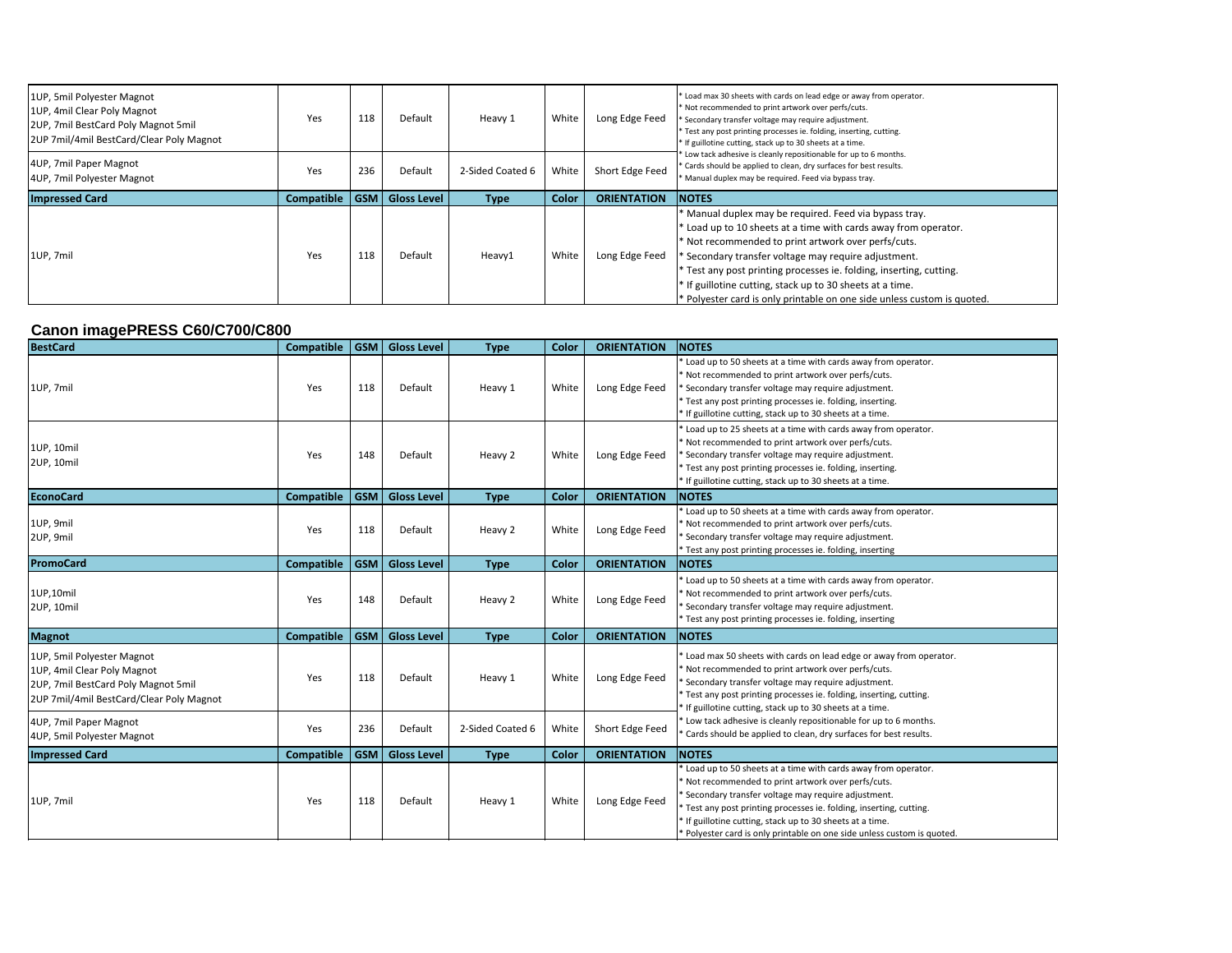#### **Canon imagePRESS C7000VP/C6000VP/C6000**

| <b>BestCard</b>                                                                                                                              | <b>Compatible</b> |            | <b>GSM</b> Gloss Level | <b>Type</b>      | Color | <b>ORIENTATION</b>                | <b>NOTES</b>                                                                                                                                                                                                                                                                                        |
|----------------------------------------------------------------------------------------------------------------------------------------------|-------------------|------------|------------------------|------------------|-------|-----------------------------------|-----------------------------------------------------------------------------------------------------------------------------------------------------------------------------------------------------------------------------------------------------------------------------------------------------|
| 1UP, 7mil<br>2UP, 7mil<br>1UP, 2WIDE, 7mil                                                                                                   | Yes               | 118        | $\Omega$               | Heavy 1          | White | Long Edge Feed<br>Short Edge Feed | * Load up to 50 sheets at a time with cards away from operator.<br>Not recommended to print artwork over perfs/cuts.<br>Secondary transfer voltage may require adjustment.<br>* Test any post printing processes ie. folding, inserting.<br>If guillotine cutting, stack up to 30 sheets at a time. |
| 2UP, 2WIDE, 7mil                                                                                                                             | Yes               | 118        | 0                      | Heavy 1          | White | Short Edge Feed                   | Load up to 50 sheets at a time with cards operator side.<br>Not recommended to print artwork over perfs/cuts.<br>Secondary transfer voltage may require adjustment.<br>If guillotine cutting, stack up to 30 sheets at a time.                                                                      |
| 1UP, 10mil<br>2UP, 10mil<br>1UP,2WIDE, 10mil                                                                                                 | Yes               | 148        | 0                      | Heavy 2          | White | Long Edge Feed<br>Short Edge Feed | Load up to 25 sheets at a time with cards away from operator.<br>Not recommended to print artwork over perfs/cuts.<br>Secondary transfer voltage may require adjustment.<br>* Test any post printing processes ie. folding, inserting.<br>* If guillotine cutting, stack up to 30 sheets at a time. |
| 2UP, 2WIDE, 10mil                                                                                                                            | Yes               | 148        | 0                      | Heavy 2          | White | Short Edge Feed                   | Load up to 25 sheets at a time with cards on operator side.<br>Not recommended to print artwork over perfs/cuts.<br>* Secondary transfer voltage may require adjustment.<br>* If guillotine cutting, stack up to 30 sheets at a time.                                                               |
| <b>EconoCard</b>                                                                                                                             | <b>Compatible</b> |            | GSM Gloss Level        | <b>Type</b>      | Color | <b>ORIENTATION</b>                | <b>NOTES</b>                                                                                                                                                                                                                                                                                        |
| 1UP, 9mil<br>2UP, 9mil                                                                                                                       | Yes               | 148        | 0                      | Heavy 2          | White | Long Edge Feed                    | Load up to 50 sheets at a time with cards away from operator.<br>Not recommended to print artwork over perfs/cuts.<br>Secondary transfer voltage may require adjustment.<br>* Test any post printing processes ie. folding, inserting.                                                              |
| <b>PromoCard</b>                                                                                                                             | <b>Compatible</b> | <b>GSM</b> | <b>Gloss Level</b>     | <b>Type</b>      | Color | <b>ORIENTATION</b>                | <b>NOTES</b>                                                                                                                                                                                                                                                                                        |
| 1UP,10mil<br>2UP, 10mil                                                                                                                      | Yes               | 148        | 0                      | Heavy 2          | White | Long Edge Feed                    | Load up to 50 sheets at a time with cards away from operator.<br>Not recommended to print artwork over perfs/cuts.<br>Secondary transfer voltage may require adjustment.<br>* Test any post printing processes ie. folding, inserting.                                                              |
| <b>Magnot</b>                                                                                                                                | <b>Compatible</b> | <b>GSM</b> | <b>Gloss Level</b>     | <b>Type</b>      | Color | <b>ORIENTATION</b>                | <b>NOTES</b>                                                                                                                                                                                                                                                                                        |
| 1UP, 5mil Polyester Magnot<br>1UP, 4mil Clear Poly Magnot<br>2UP, 7mil BestCard Poly Magnot 5mil<br>2UP 7mil/4mil BestCard/Clear Poly Magnot | Yes               | 118        | 0                      | Heavy 1          | White | Long Edge Feed                    | Load max 50 sheets with cards on lead edge or away from operator.<br>Not recommended to print artwork over perfs/cuts.<br>Secondary transfer voltage may require adjustment.<br>Test any post printing processes ie. folding, inserting, cutting.                                                   |
| 4UP, 7mil Paper Magnot<br>4UP, 5mil Polyester Magnot                                                                                         | Yes               | 236        | 0                      | 2 Sided Coated 6 | White | Short Edge Feed                   | If guillotine cutting, stack up to 30 sheets at a time.<br>Low tack adhesive is cleanly repositionable for up to 6 months.<br>Cards should be applied to clean, dry surfaces for best results                                                                                                       |
| <b>Impressed Card</b>                                                                                                                        | <b>Compatible</b> | <b>GSM</b> | <b>Gloss Level</b>     | <b>Type</b>      | Color | <b>ORIENTATION</b>                | <b>NOTES</b>                                                                                                                                                                                                                                                                                        |
| 1UP, 7mil                                                                                                                                    | Yes               | 118        | 0                      | Heavy 1          | White | Long Edge Feed                    | Load up to 50 sheets at a time with cards away from operator.<br>Not recommended to print artwork over perfs/cuts.<br>Secondary transfer voltage may require adjustment.                                                                                                                            |
| 1UP, 2WIDE, 7mil<br>2UP, 2WIDE, 7mil                                                                                                         | Yes               | 118        | 0                      | Heavy 1          | White | Short Edge Feed                   | Test any post printing processes ie. folding, inserting, cutting.<br>If guillotine cutting, stack up to 30 sheets at a time.<br>Polyester card is only printable on one side unless custom is quoted.                                                                                               |

| C7010VP/C6010VP/C6010 |                                |  |             |              |                    |               |
|-----------------------|--------------------------------|--|-------------|--------------|--------------------|---------------|
| <b>BestCard</b>       | Compatible   GSM   Gloss Level |  | <b>Type</b> | <b>Color</b> | <b>ORIENTATION</b> | <b>INOTES</b> |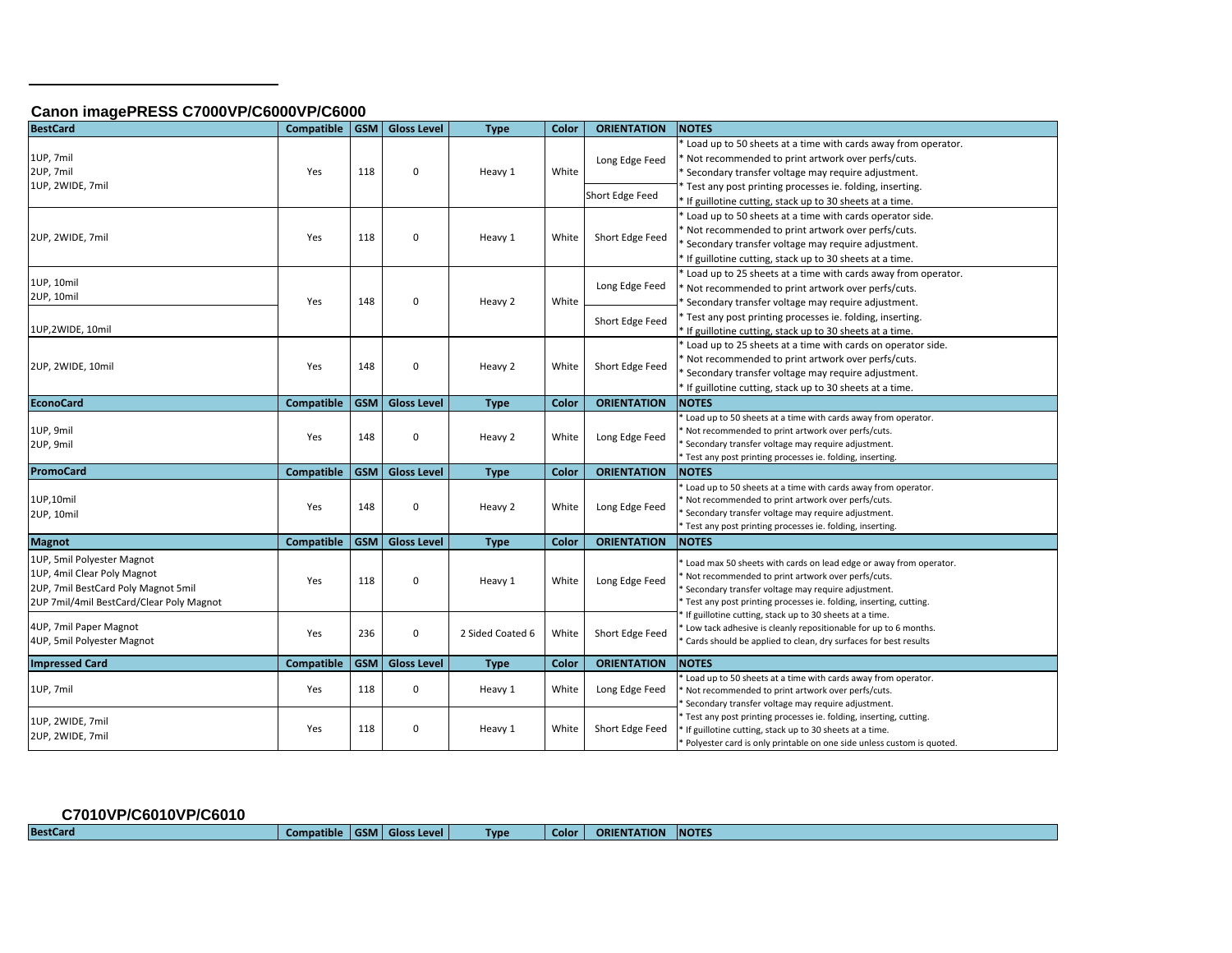| 1UP, 7mil<br>2UP, 7mil<br>1UP, 2WIDE, 7mil                                                                                                   | Yes        | 118        | 0                  | Heavy 1          | White | Long Edge Feed<br>Short Edge Feed | Load up to 50 sheets at a time with cards away from operator.<br>Not recommended to print artwork over perfs/cuts.<br>Secondary transfer voltage may require adjustment.<br>Test any post printing processes ie. folding, inserting.<br>If guillotine cutting, stack up to 30 sheets at a time.              |
|----------------------------------------------------------------------------------------------------------------------------------------------|------------|------------|--------------------|------------------|-------|-----------------------------------|--------------------------------------------------------------------------------------------------------------------------------------------------------------------------------------------------------------------------------------------------------------------------------------------------------------|
| 2UP, 2WIDE, 7mil                                                                                                                             | Yes        | 118        | $\mathbf 0$        | Heavy 1          | White | Short Edge Feed                   | Load up to 50 sheets at a time with cards operator side.<br>Not recommended to print artwork over perfs/cuts.<br>Secondary transfer voltage may require adjustment.<br>If guillotine cutting, stack up to 30 sheets at a time.                                                                               |
| 1UP, 10mil<br>2UP, 10mil                                                                                                                     | Yes        | 148        | $\mathbf 0$        | Heavy 2          | White | Long Edge Feed                    | Load up to 25 sheets at a time with cards away from operator.<br>Not recommended to print artwork over perfs/cuts.<br>Secondary transfer voltage may require adjustment.<br>Test any post printing processes ie. folding, inserting.                                                                         |
| 1UP, 2WIDE, 10mil                                                                                                                            |            |            |                    |                  |       | Short Edge Feed                   | If guillotine cutting, stack up to 30 sheets at a time.                                                                                                                                                                                                                                                      |
| 2UP, 2WIDE, 10mil                                                                                                                            | Yes        | 148        | $\mathbf 0$        | Heavy 2          | White | Short Edge Feed                   | Load up to 25 sheets at a time with cards on operator side.<br>Not recommended to print artwork over perfs/cuts.<br>Secondary transfer voltage may require adjustment.<br>If guillotine cutting, stack up to 30 sheets at a time                                                                             |
| <b>EconoCard</b>                                                                                                                             | Compatible | GSM        | <b>Gloss Level</b> | <b>Type</b>      | Color | <b>ORIENTATION</b>                | <b>NOTES</b>                                                                                                                                                                                                                                                                                                 |
| 1UP, 9mil<br>2UP, 9mil                                                                                                                       | Yes        | 148        | $\mathbf 0$        | Heavy 2          | White | Long Edge Feed                    | Load up to 50 sheets at a time with cards away from operator.<br>Not recommended to print artwork over perfs/cuts.<br>Secondary transfer voltage may require adjustment.<br>Test any post printing processes ie. folding, inserting                                                                          |
| <b>PromoCard</b>                                                                                                                             | Compatible | GSM        | <b>Gloss Level</b> | <b>Type</b>      | Color | <b>ORIENTATION</b>                | <b>NOTES</b>                                                                                                                                                                                                                                                                                                 |
| 1UP,10mil<br>2UP, 10mil                                                                                                                      | Yes        | 148        | $\mathbf 0$        | Heavy 2          | White | Long Edge Feed                    | Load up to 50 sheets at a time with cards away from operator.<br>Not recommended to print artwork over perfs/cuts.<br>Secondary transfer voltage may require adjustment.<br>Test any post printing processes ie. folding, inserting.                                                                         |
| <b>Magnot</b>                                                                                                                                | Compatible |            | GSM Gloss Level    | <b>Type</b>      | Color | <b>ORIENTATION</b>                | <b>NOTES</b>                                                                                                                                                                                                                                                                                                 |
| 1UP, 5mil Polyester Magnot<br>1UP, 4mil Clear Poly Magnot<br>2UP, 7mil BestCard Poly Magnot 5mil<br>2UP 7mil/4mil BestCard/Clear Poly Magnot | Yes        | 118        | $\mathbf 0$        | Heavy 1          | White | Long Edge Feed                    | Load max 50 sheets with cards on lead edge or away from operator.<br>Not recommended to print artwork over perfs/cuts.<br>Secondary transfer voltage may require adjustment.<br>Test any post printing processes ie. folding, inserting, cutting.<br>If guillotine cutting, stack up to 30 sheets at a time. |
| 4UP, 7mil Paper Magnot<br>4UP, 5mil Polyester Magnot                                                                                         | Yes        | 236        | $\mathbf 0$        | 2 Sided Coated 6 | White | Short Edge Feed                   | Low tack adhesive is cleanly repositionable for up to 6 months.<br>Cards should be applied to clean, dry surfaces for best results.                                                                                                                                                                          |
| <b>Impressed Card</b>                                                                                                                        | Compatible | <b>GSM</b> | <b>Gloss Level</b> | <b>Type</b>      | Color | <b>ORIENTATION</b>                | <b>NOTES</b>                                                                                                                                                                                                                                                                                                 |
| 1UP, 7mil                                                                                                                                    | Yes        | 118        | $\mathbf 0$        | Heavy 1          | White | Long Edge Feed                    | Load up to 50 sheets at a time with cards away from operator.<br>Not recommended to print artwork over perfs/cuts.<br>Secondary transfer voltage may require adjustment.                                                                                                                                     |
| 1UP, 2WIDE, 7mil<br>2UP, 2WIDE, 7mil                                                                                                         |            |            |                    |                  |       |                                   | Test any post printing processes ie. folding, inserting, cutting.<br>If guillotine cutting, stack up to 30 sheets at a time.                                                                                                                                                                                 |

### **Canon imagePRESS C7011VP/C6011VP/C6011**

| <b>BestCard</b>        |     |     | Compatible   GSM   Gloss Level | <b>Type</b> | <b>Color</b> | <b>ORIENTATION</b> | <b>INOTES</b>                                                                                                                                                                                                                                           |
|------------------------|-----|-----|--------------------------------|-------------|--------------|--------------------|---------------------------------------------------------------------------------------------------------------------------------------------------------------------------------------------------------------------------------------------------------|
| 1UP, 7mil<br>2UP, 7mil | Yes | 118 |                                | Heavy 1     | White        | Long Edge Feed     | * Load up to 50 sheets at a time with cards away from operator.<br>* Not recommended to print artwork over perfs/cuts.<br>* Secondary transfer voltage may require adjustment.<br><sup>*</sup> Test any post printing processes ie. folding, inserting. |
| 1UP, 2WIDE, 7mil       |     |     |                                |             |              | Short Edge Feed    | * If guillotine cutting, stack up to 30 sheets at a time.                                                                                                                                                                                               |